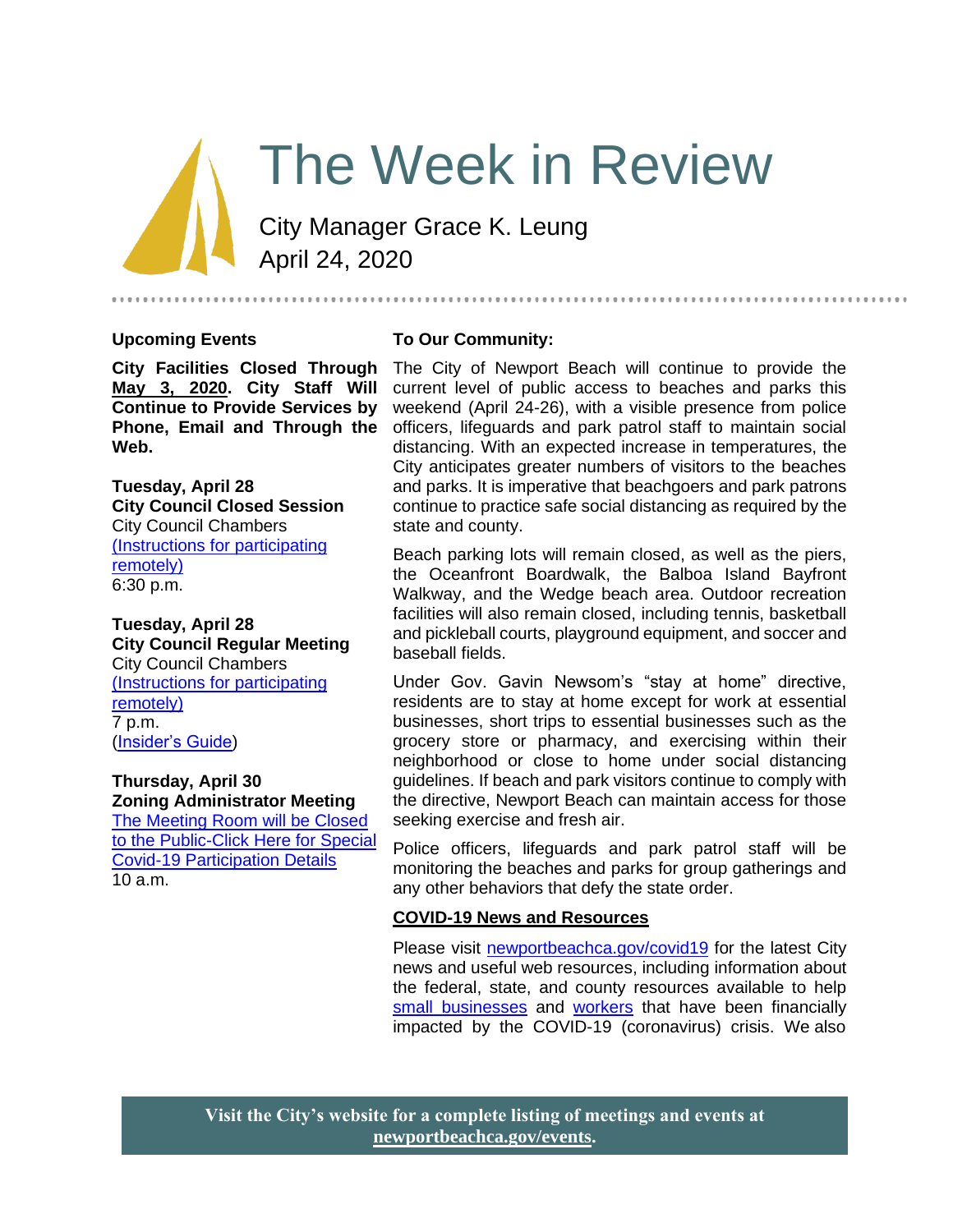have a [page of free resources](https://www.newportbeachca.gov/government/departments/city-manager/economic-development/small-business-support/business-employee-resources) available through the Newport Beach Public Library and local organizations like SCORE, including online learning and business databases.

Visit the [Orange County Health Care Agency's COVID-19](https://www.ochealthinfo.com/phs/about/epidasmt/epi/dip/prevention/novel_coronavirus) web page for countywide information, including the number of local cases. You can also follow the City on [Facebook,](https://www.facebook.com/pg/CityofNewportBeach) [Twitter](https://twitter.com/newportbeachgov) and [Instagram,](https://www.instagram.com/cityofnewportbeach/) and look for alerts from our City staff on [Nextdoor.](https://nextdoor.com/agency/city-of-newport-beach/?i=ltdytbjdbdkntfqttgcm)

### **How many COVID-19 cases are there in Newport Beach?**

The County of Orange posts reported COVID-19 cases by city at [http://www.ochealthinfo.com/novelcoronavirus.](http://www.ochealthinfo.com/novelcoronavirus) The number as of April 24, 2020 is 90 cases in Newport Beach out of 1,827 cases total in Orange County. The County has informed cities that this information reflects the place of residence for those who have tested positive, not necessarily where the transmission occurred. Also, the data does not reflect all COVID-19 transmissions in a given community. Those who are asymptomatic and have mild cases may not be tested, and are therefore not reflected in the data. Regardless of the case count in any particular city, it is important for all residents to practice social distancing as directed by the Governor and the Orange County Health Officer. Doing so will help to reduce the spread of infection, ease the burden on our hospital and healthcare system, and protect those most vulnerable in our county.

### **Face Coverings Now Mandated for Essential Employees**

Employees of essential businesses in Orange County will be required to wear face coverings beginning Friday, April 24. The County Board of Supervisors approved the directive on Tuesday.

As of 12 a.m. Friday, all employees of any grocery store, pharmacy/drug store, convenience store, gas station, restaurant, food preparation establishment, or retail store in Orange County who may have contact with the public must wear a cloth face covering while at work.

County officials said the directive aligns with state guidance to slow the spread of COVID-19 by those who are asymptomatic. The order is enforceable.

While customers are not required to wear face coverings, the state and County have strongly encouraged residents to wear face coverings while conducting essential activities in public.

Face coverings can be any cloth material that covers the nose and mouth. Residents should not purchase medical-grade masks, such as N95 and surgical masks, that are needed by healthcare workers.

#### **OC COVID-19 Screening and Testing Network**

The Orange County Heath Care Agency has released a list of FDA-approved testing sites for County residents who are showing symptoms of COVID-19.

Please visit the County's web site [at this link](https://occovid19.ochealthinfo.com/covid-19-testing-and-screening) for a list of approved testing locations.

#### **Areas that Are Closed or Have Limited Access**

The Oceanfront Boardwalk on the Balboa Peninsula remains closed, as well as the Balboa Island Bayfront Walkway.

The City has prohibited surfing at the Wedge between 10 a.m. and 5 p.m. and closed the adjacent beach area to discourage public gatherings at one of Newport Beach's most popular surf spots.

Blackball flags are being flown in the Wedge area during the restricted hours. City crews have installed temporary fencing from the West Harbor Jetty to M Street to discourage spectators from gathering in violation of the Governor's "stay at home" order.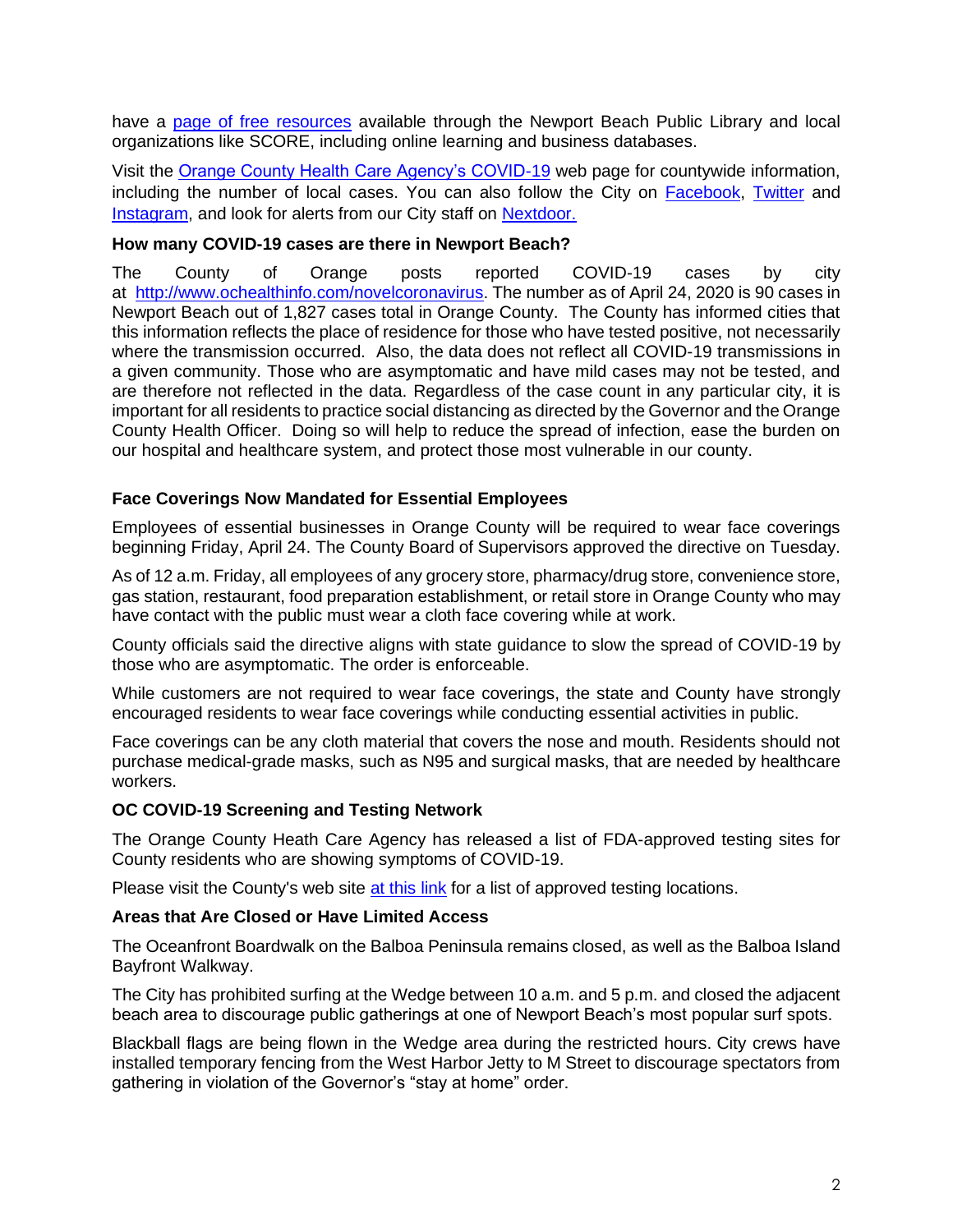In Corona del Mar, the City closed off the typically congested grassy areas along Ocean Boulevard, including Inspiration Point and Lookout Point. The Goldenrod footbridge is also closed as its narrow walkway makes social distancing difficult. The Buck Gully trail is closed.

All beachfront parking lots and piers remain closed. Back Bay Drive also remains closed to vehicular traffic, providing more room for recreational users to maintain at least six feet of separation from others.

City parks remain open, with the exception of West Jetty Park. Park amenities are closed, however, including playgrounds, fitness equipment, fields (baseball, soccer, multi-use), all courts (basketball, tennis, pickleball, handball and volleyball) and the dog park.

## **Flood Insurance Classification to be Upgraded**

The City of Newport Beach recently completed a field verification audit for the recent five-year cycle on the National Flood Insurance Program (NFIP) Community Rating System (CRS). The City's current CRS Classification of 8 will be upgraded to 7; providing an additional 5 percent discount to the current 10 percent for a total of a 15 percent discount on flood insurance premiums issued or renewed for properties located in the Special Flood Hazard Areas, on or after May 1, 2020. An electronic copy of the FEMA document, is available at <https://www.newportbeachca.gov/home/showdocument?id=66673>

## **Harbor Department's First Round of "Vessel Turn-In Program" a Success**

The City of Newport Beach Harbor Department was recently awarded a \$175,000 grant from the CA Division of Boating and Waterways to assist in removing at-risk and aging vessels from Newport Harbor and other local waterways. Part of this grant program allows for qualifying private boat owners to voluntarily surrender their unwanted recreational boats, free of charge, for the City to responsibly remove from the Harbor for disposal. The program is intended to proactively support water quality, environmental and safety goals of California's coastal and inland waterways.

During the past several weeks four (4) boat owners, with vessels in Newport Harbor, were selected to take part in the program, after providing all required documents to the Harbor Department. These crafts included: a 42' trawler; a 37' trimaran; a 27' power boat; and a 25' mono-hull sailboat. The largest of these distressed vessels was safely removed from the Harbor for disposal earlier this week, and the remaining three (3) will soon follow.

Additional rounds of the Vessel Turn-In Program (VTIP) will be organized in the coming months by the Harbor Department. If you would like to learn more about applying for the VTIP program, please contact the City Harbor Department at 949-270-8159.

## **Homelessness Update**

Addressing homelessness continues to be a priority in the City's ongoing COVID-19 (coronavirus) response. City Net, the City's contracted social services provider, continues to assist people experiencing homelessness. Their outreach efforts, coordinated with the City and County's resources, provide housing, health care and other opportunities. City Net case managers practice proper social distancing and take protective measures to protect the health of the community.

The City's Homeless Liaison Officer and the Homeless Coordinator continue to interact with those experiencing homelessness in Newport Beach. Staff distributes personal protective equipment during street outreach and helps people find shelter and healthcare through the City Net case managers. Regardless of housing status, everyone is encouraged to practice social distancing, ensure proper hygiene, and avoid congregating.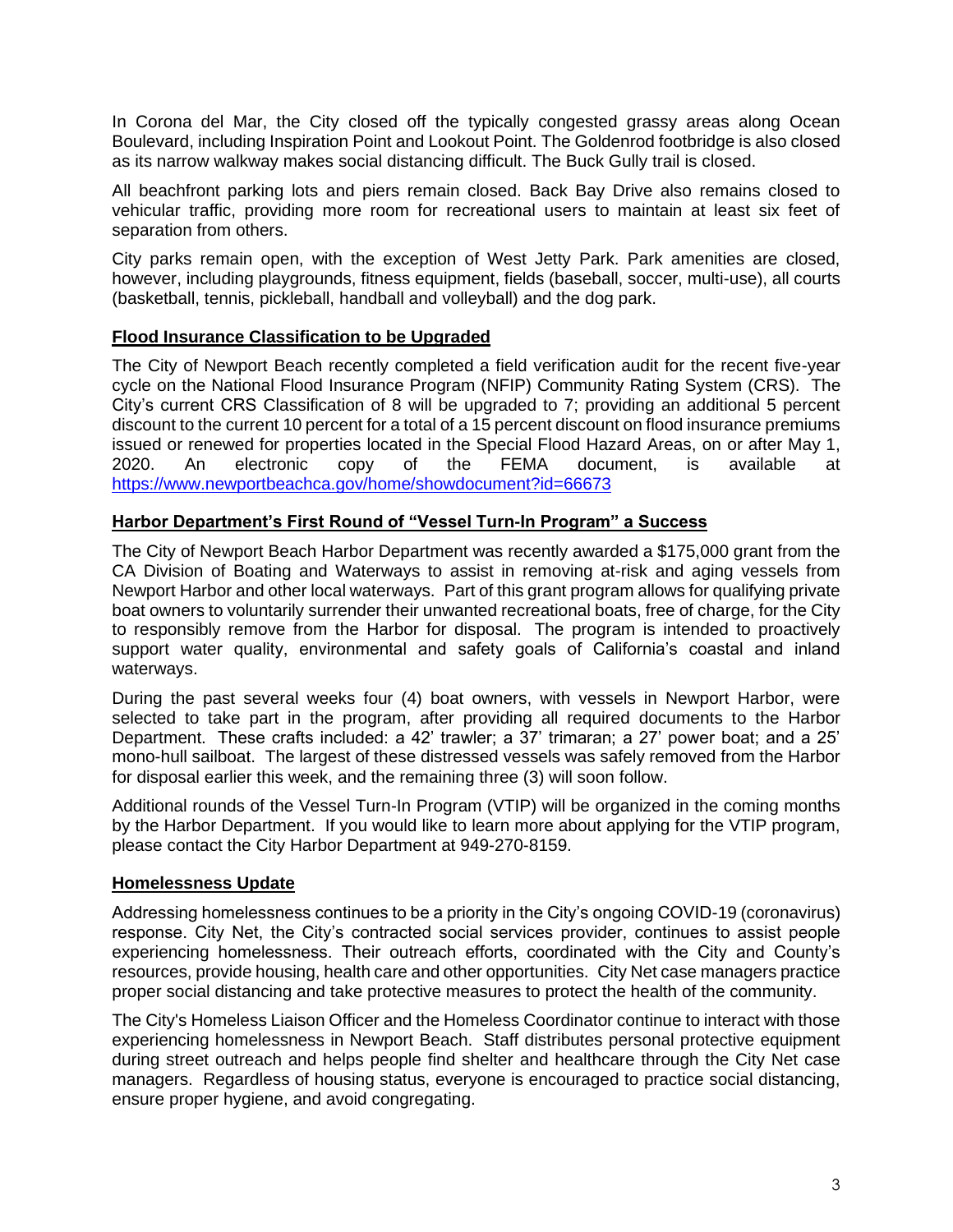In addition to the City Net team, Newport Beach's Rapid Response Team (comprised of staff from several City departments such as the Fire Department, OASIS Senior Center, the Police Department, and Public Works) conducted outreach with the City's Homeless Liaison Officer. The team engages with homeless individuals in the field to help connect them to resources. Last week the team focused on outreach with people in the Balboa Pier area to encourage cleanliness, hygiene and social distancing. Staff also distributed masks and gloves.

Success Stories: Last week, the City Net case managers connected several people experiencing homelessness to appropriate social services agencies in Orange County, including:

- Completed the initial screening for the Homeless Disability Assistance Program (HDAP) with a man staying at the Newport Pier. The HDAP gives highest priority to chronically disabled homeless people to secure permanent housing and medical benefits.
- Completed two new Vulnerability Intake assessments (VI-SPDAT) at the Newport Transportation Center. After completing the assessment, the City Net case managers helped reconnect the man with his parole officer and provided transportation to his appointment. The case managers will follow up with the man to provide a housing assessment. The case managers also completed the assessment for a woman who spends her days at the Newport Transportation Center. She looks forward to relocating to the Friendship Shelter in Laguna Beach as soon as there is a space for her. The Friendship Shelter, operating in Laguna Beach since 1988, provides yearround shelter and rehabilitation services to homeless adults. City Net utilizes the Vulnerability Index intake assessment to screen clients on a number of factors to determine proper placement in the County's Continuum of Care system. Some factors include age, health issues, and length of time being unsheltered.

The City Net hotline number is (714) 451-6198. Those who call the hotline may leave a detailed voicemail message for themselves or others in need and City Net staff will respond within 48 hours. If immediate assistance is needed, people are advised to call the County's Crisis Prevention Hotline at (877) 7-CRISIS or (877) 727-4747.

## **Verizon to Install 4G Cell Sites for Police and Fire Departments**

The City of Newport Beach is well on its way to improved communication infrastructure to support community safety and security. In 2018, Verizon entered into an agreement with the City to improve mobile data and voice services in areas that Police and Fire Departments had poor coverage. To do this, Verizon will be installing and maintaining thirty-two 4G small cell telecommunication facilities on City streetlights. Verizon has completed three sites and is currently installing a small cell facility at Seashore Drive and 56<sup>th</sup> Street.

## **Insider's Guide for the Newport Beach City Council Meeting on April 28, 2020**

During these unprecedented times, public participation is critical for good governance and accountability. To that end, the City has implemented an Information Technology solution to ensure your voice is heard. Using a program called WebEx, the City will live stream the meeting through its website [\(http://www.newportbeachca.gov/nbtvlive\)](http://www.newportbeachca.gov/nbtvlive) and broadcast the meeting on its cable television channel NBTV (Spectrum Channel 3 and Cox Channel 852). The Mayor and City Council members will be seen on screen as they participate in the meeting from their homes or other secure locations. In addition to providing written comments prior to the meeting, members of the public can call in to provide their comments for agenda items in real time. The telephone numbers are listed after agenda item titles on the Council agenda and will appear on viewers' screens at the appropriate times. Consistent with in-person Council meetings, callers will have three minutes to provide comments on an agenda item.